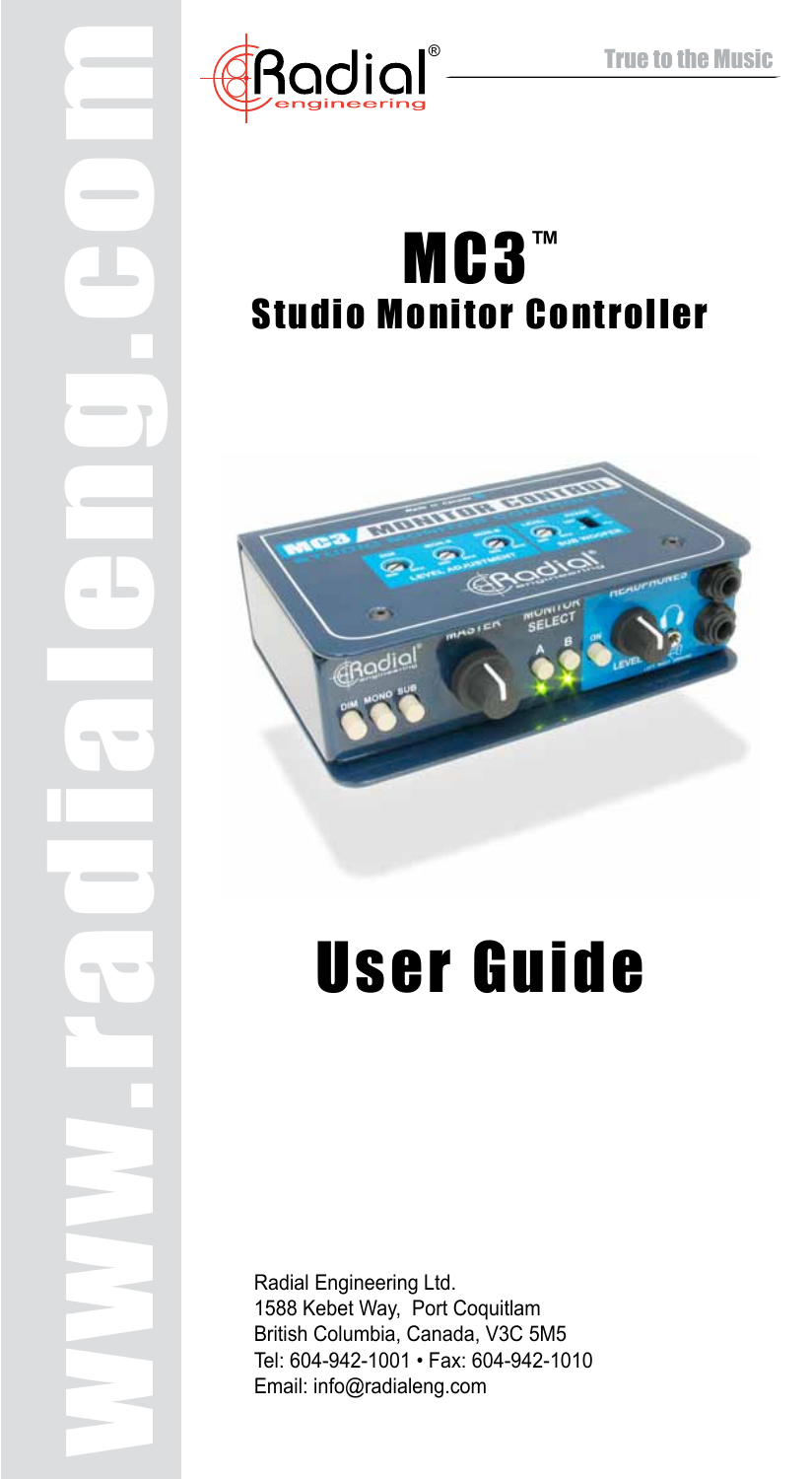### Radial® MC3™ User Guide

| <b>Table of Contents</b> | Page |
|--------------------------|------|
|                          |      |
|                          |      |
|                          |      |
|                          |      |
|                          |      |
|                          |      |
|                          |      |
|                          |      |
|                          |      |
|                          |      |
|                          |      |
|                          |      |

**Congratulations and thank you** for purchasing the Radial MC3 Studio Monitor Controller. The MC3 is an innovative tool designed to make managing audio signals easy in the studio while adding the convenience of an on-board headphone amplifier.

Even though the MC3 is super simple to use, as with any new product, the best way to get to know the MC3 is by taking a few minutes to read the manual and familiarize yourself with the many features that are built-in before you begin connecting things together. This could save you time.

If by chance you find yourself seeking an answer to a question, take a few minutes to log onto the Radial website and visit the MC3 FAQ page. This is where we post the latest information, updates and of course other questions that may be similar in nature. If you do not find an answer, feel free to write us an email at info@radialeng.com and we will do our very best to get back to you promptly.

Now get ready to mix with greater confidence and control than ever before!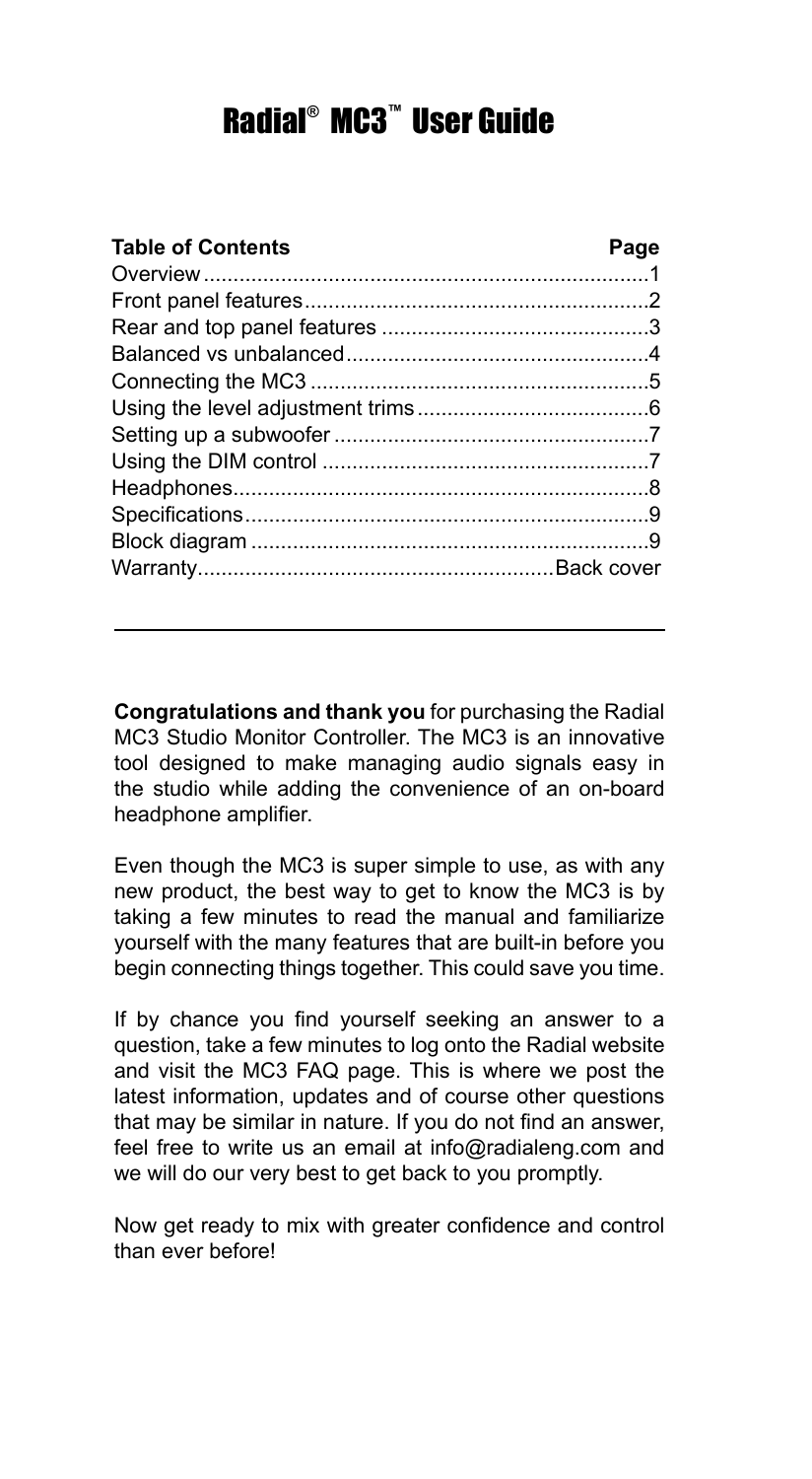

#### **Overview**

The Radial MC3 is a studio monitor selector that enables you to switch between two sets of powered loudspeakers. This lets you compare how your mix will translate on different monitors which in turn will help deliver more convincing mixes to the audience.

Because most folks today listen to music with an iPod® using ear buds or some other type of headphones, the MC3 features a built-in headphone amplifier. This makes it easy to audition your mixes using different headphones and monitors.

Looking at the block diagram from left to right, the MC3 begins with stereo source inputs. At the other end are the stereo outputs for monitors-A and B, which are turned on or off using the front panel controls. The stereo output levels can be trimmed to match for smooth switching between different monitors without jumps in the listening level. The 'large' master level control makes it easy to adjust the overall volume using a single knob. Note that the master volume control sets the output going to all speakers and headphones.

Using the MC3 is merely a matter of turning on the speakers you want, adjusting the level and listening. All of the extra cool features in between are icing on the cake!

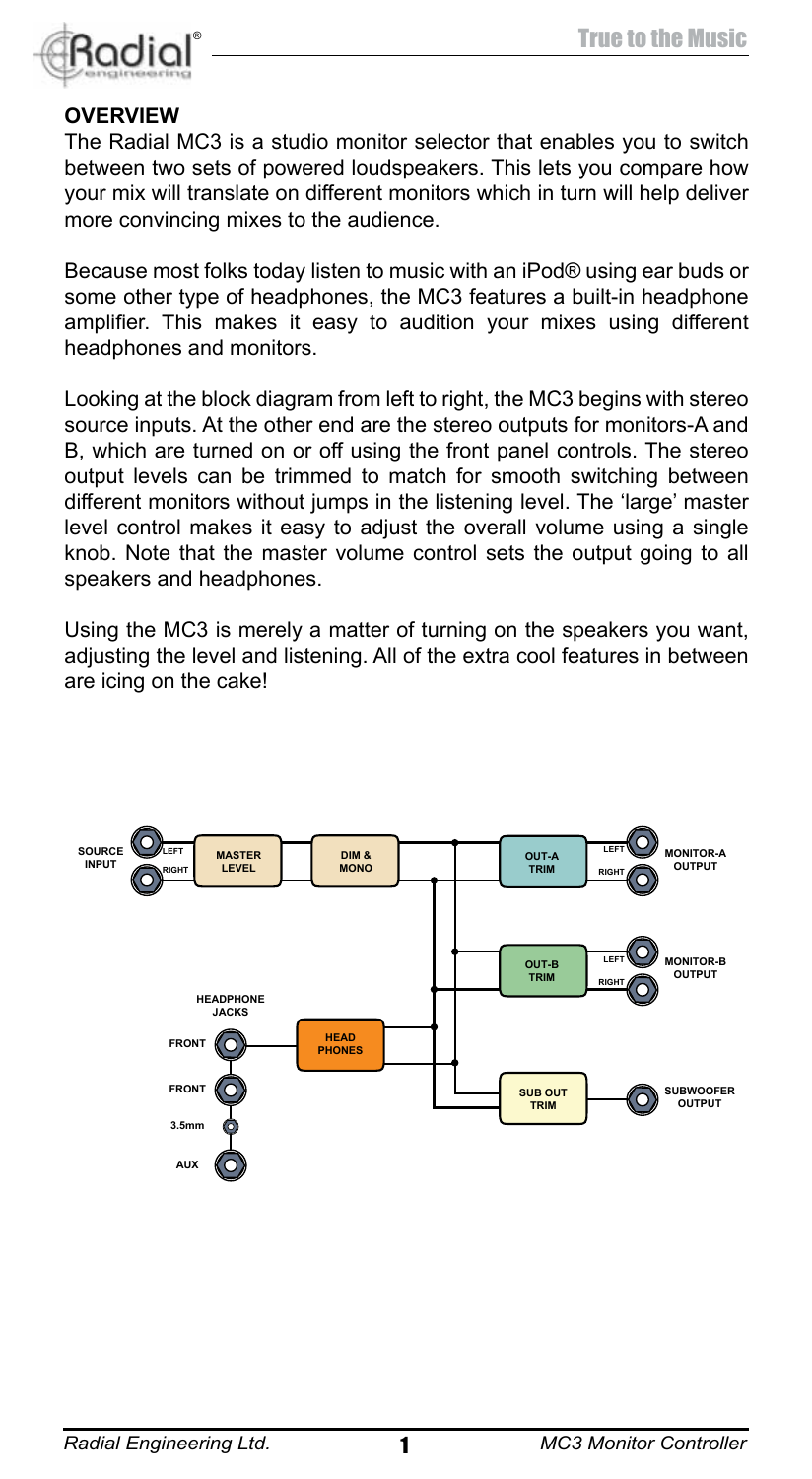



#### **Front Panel Features**

- 1. **DIM:** When engaged, the DIM toggle switch temporarily reduces the playback level in the studio without having to adjust the MASTER level control. The DIM level is set using the top panel LEVEL ADJUSTMENT control.
- 2. **MONO:** Sums the left and right inputs to test for mono-compatibility and phase problems.
- 3. **SUB:** Separate on/off toggle switch lets you activate the subwoofer.
- 4. **MASTER:** Master level control used to set the overall output level going to the monitors, subwoofer and AUX outputs.
- 5. **MONITOR SELECT:** Toggle switch activates the A and B monitor outputs. Separate LED indicators illuminate when outputs are active.
- 6. **HEADPHONE CONTROLS:** Level control and on/off switch used to set the level for the front panel headphone jacks and the rear panel AUX output.
- 7. **3.5MM JACK:** Stereo headphone jack for ear-bud style headphones.
- 8. **¼" JACKS:** Dual stereo headphone jacks let you share the mix with the producer when listening to playback or for overdubbing.
- 9. **BOOKEND DESIGN:** Creates protective zone around the controls and connectors.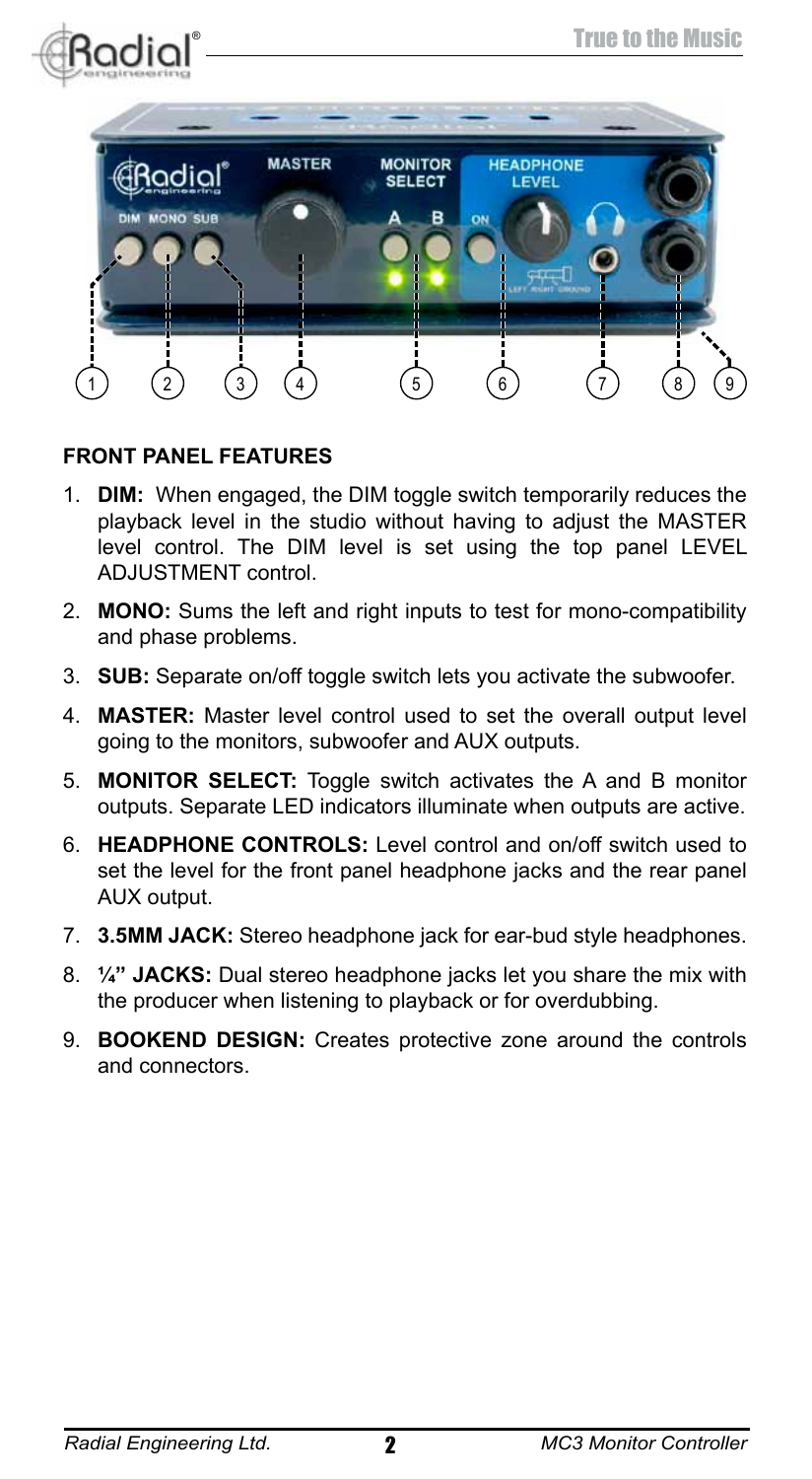



#### **REAR Panel Features**

- 10. **CABLE CLAMP:** Used to secure the power supply cable and prevent accidental power disconnection.
- 11. **POWER:** Connection for a Radial 15VDC 400mA power supply.
- 12. **AUX:** Unbalanced ¼" TRS stereo auxiliary output controlled by the headphone level. Used to drive an auxiliary audio system like a studio headphone amplifier.
- 13. **SUB:** Unbalanced ¼" TS mono output used to feed a subwoofer. The output level may be trimmed using the top panel LEVEL ADJUSTMENT controls to match the level of other monitor speakers.
- 14. **MONITORS OUT-A & OUT-B:** Balanced/unbalanced ¼" TRS outputs used to feed active monitor speakers. The level of each stereo output may be trimmed using the top panel LEVEL ADJUSTMENT controls to balance the level between monitor speakers.
- 15. **SOURCE INPUTS:** Balanced/unbalanced ¼" TRS inputs receive the stereo signal from your recording system or mixing console.
- 16. **BOTTOM PAD:** A full pad covers the underside, keeps the MC3 in one place and won't scratch your mixing console.

#### **Top Panel Features**

- 17. **LEVEL ADJUSTMENT:** Separate set & forget trim controls on the top panel make it easy to adjust A and B monitor levels for optimal balance between different monitors.
- 18. **SUB WOOFER:** Level adjustment and 180º PHASE switch for the subwoofer output. The phase control is used to reverse the polarity of the subwoofer to counter the effect of room modes.

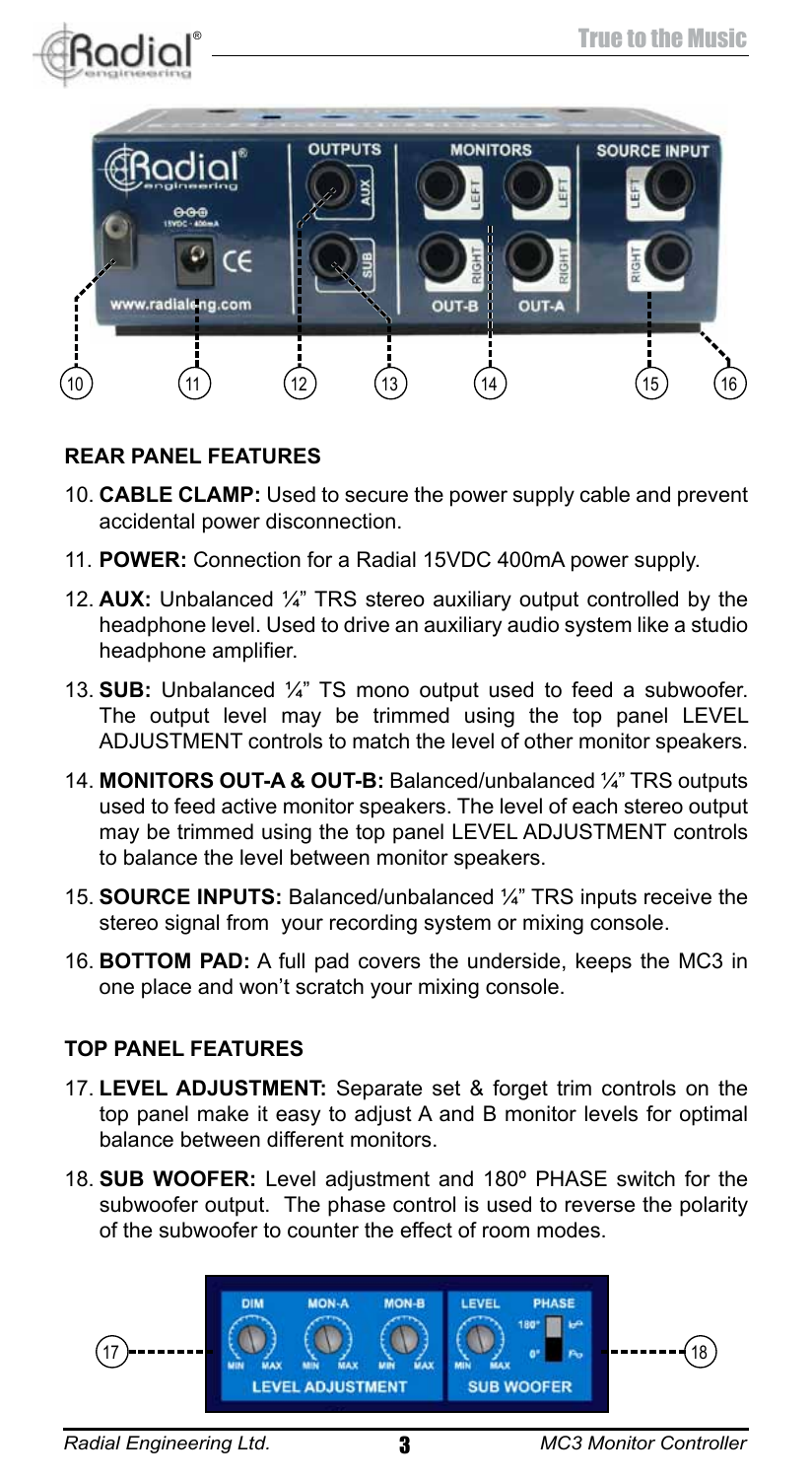

#### **Typical MC3 setup**

The MC3 Monitor Controller is typically connected to the output of your mixing console, digital audio interface or laptop computer represented as a reel-to-reel machine in the diagram. The outputs of the MC3 connect two pairs of stereo monitors, a subwoofer and up to four pairs of headphones.



#### **Balanced vs Unbalanced**

The MC3 can be used with either balanced or unbalanced signals. Because the main stereo signal path through the MC3 is passive, like a 'straight-wire', you should not mix balanced and unbalanced connections. Doing so will ultimately 'un-balance' the signal through the MC3. If this is done, you may encounter crosstalk or bleed. **For proper performance, always maintain either a balanced or unbalanced signal flow through the MC3 by using appropriate cables for your equipment.** Most mixers, workstations and near-field monitors can work either balanced or unbalanced so this should not pose a problem when used with the proper interface cables. The diagram below shows various types of balanced and unbalanced audio cables.



*Radial Engineering Ltd. MC3 Monitor Controller*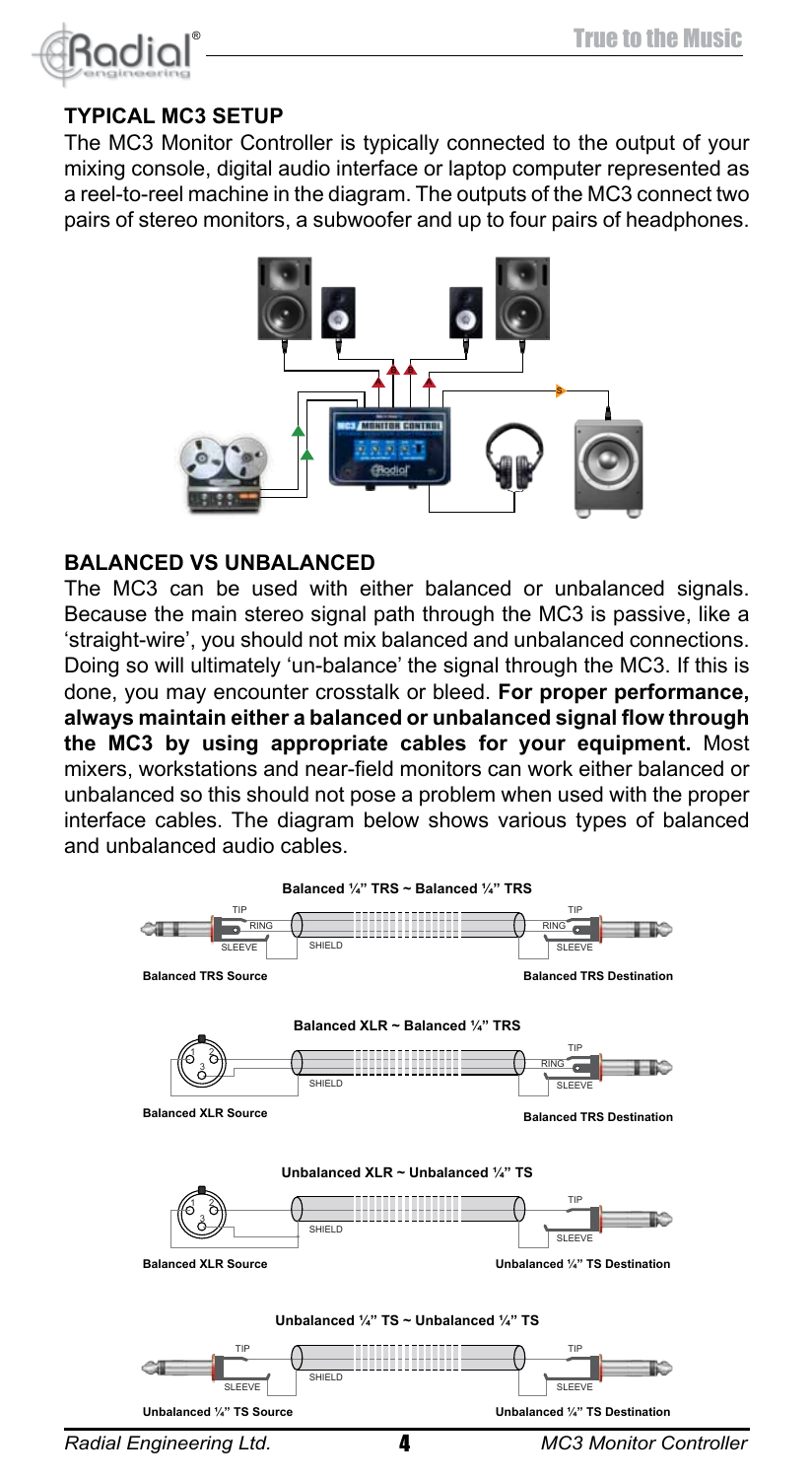

#### **Connecting the MC3**

Before making any connections always ensure levels are turned down or equipment is turned off. This will help avoid turn-on transients that could harm sensitive components like tweeters. It is also a good practice to test signal flow at a low volume before turning things up. There is no power switch on the MC3. As soon as you plug in the power supply it will turn on.

The SOURCE INPUT and MONITORS-A and B output connection jacks are balanced ¼" TRS (Tip Ring Sleeve) connectors that follow the AES convention with tip positive  $(+)$ , ring negative  $(-)$ , and sleeve ground. When used in unbalanced mode, the tip is positive and the sleeve shares the negative and ground. This convention is maintained throughout.



Connect the stereo output of your recording system to the  $\frac{1}{4}$ " SOURCE INPUT connectors on the MC3. If your source is balanced, use ¼" TRS cables to connect. If your source is unbalanced, use ¼" TS cables to connect.



Connect the stereo OUT-A to your main monitors and OUT-B to your second set of monitors. If your monitors are balanced, use 1/4" TRS cables to connect. If your monitors are unbalanced, use ¼" TS cables to connect.



Turn the A and B outputs on or off using the front panel selectors. The LED indicators will illuminate when the output is active. Both stereo outputs can be active at the same time.



*Radial Engineering Ltd.* 5 *MC3 Monitor Controller*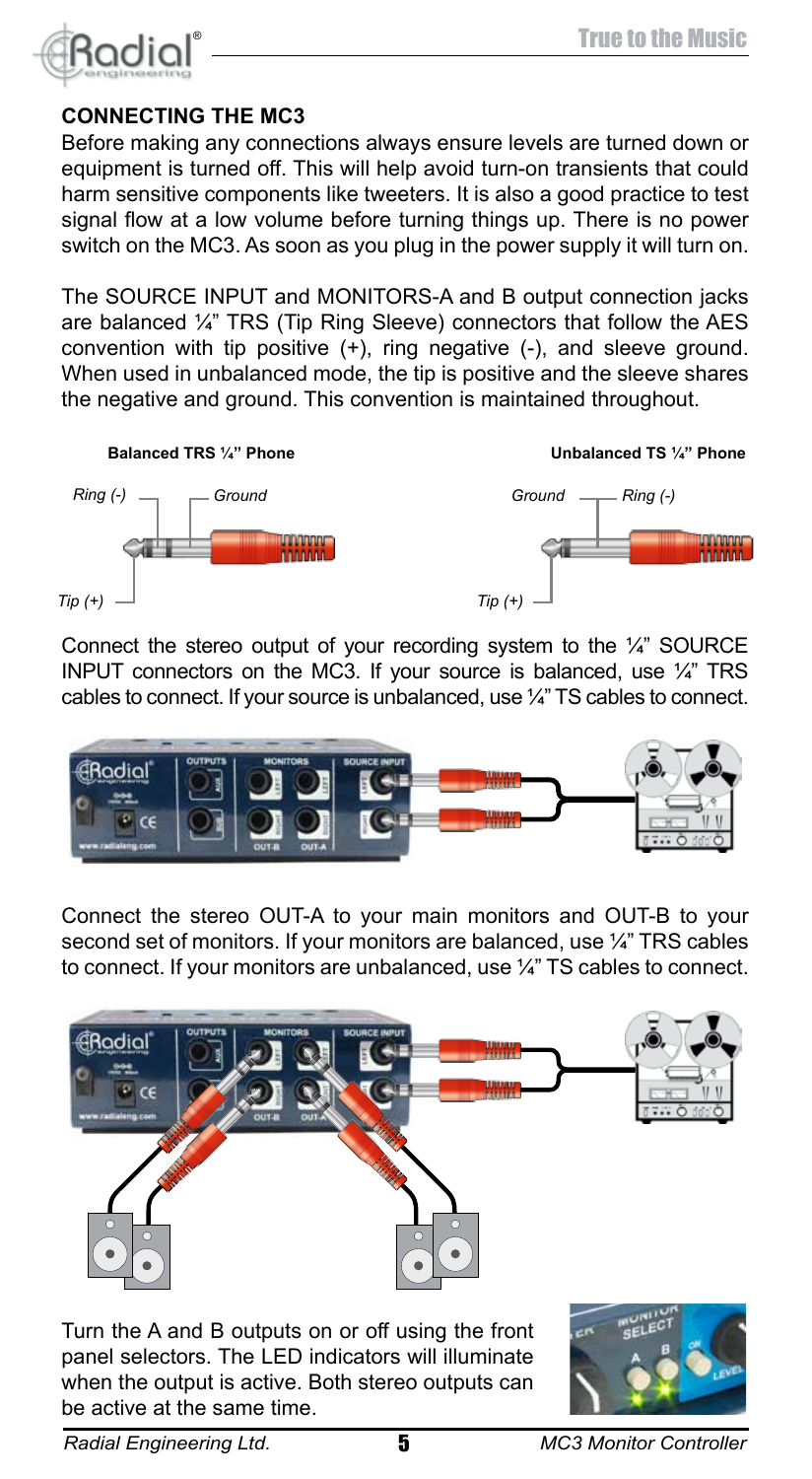

#### **Setting the trim controls**

The MC3 top panel is configured with a series of recessed trim controls. These set & forget trim controls are used to fine tune the output level going to each component so that when you switch from one set of monitors to the other, they play back at relatively similar levels. Although most active monitors are equipped with level controls, getting to them while listening is difficult. You have to reach around the back to make the adjustments, go back to the engineer's seat, listen and then fine tune again which can take forever. With the MC3 you adjust the level while sitting in your chair! Easy and efficient!

Except for the active headphone and subwoofer outputs, the MC3 is a passive device. This means it does not contain any active circuitry in the stereo signal path to your monitors and therefore does not add any gain. The MON-A and B LEVEL ADJUSTMENT controls will actually reduce the level going to your active monitors. The overall system gain can easily be made up by increasing the output from your recording system or increasing the sensitivity on your active monitors.



- 1. Start by setting the gain on your monitors to their nominal level setting. This is usually identified as 0dB.
- 2. Set the recessed LEVEL ADJUSTMENT controls on the MC3 top panel to the fullclockwise position using a screwdriver or guitar pick.
- 3. Before you hit play, make sure the master volume is turned all the way down.
- 4. Turn on monitor output-A using the MONITOR SELECTOR switch. The output-A LED indicator will illuminate.
- 5. Hit play on your recording system. Slowly increase the MASTER level on the MC3. You should hear sound from monitor-A.
- 6. Turn off monitor-A and turn on monitor-B. Try going back and forth a few times to hear the relative volume between the two sets.
- 7. You can now set the trim controls to balance the level between your two monitor pairs.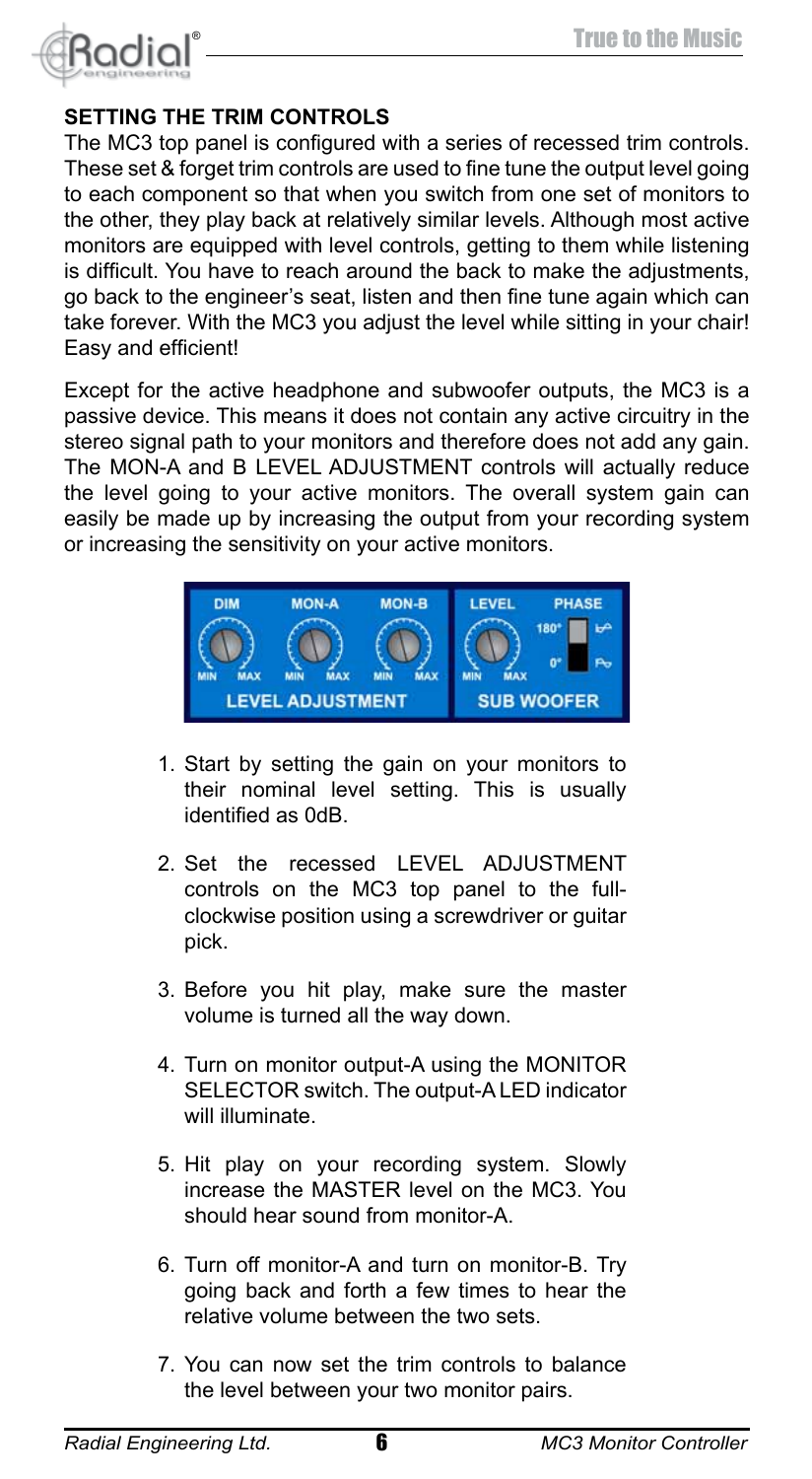

#### **Connecting a Subwoofer**

You can also connect a subwoofer to the MC3. The SUB output on the MC3 is actively summed to mono so that the stereo input from your recorder sends both the left and right bass channels to the subwoofer. You would of course adjust the sub's crossover frequency to suit. Connecting the MC3 to your subwoofer is done using an unbalanced ¼" cable. This will not affect the balanced monitor-A and B connections. Turning on the subwoofer is done by depressing the SUB toggle switch on the front panel. The output level may be adjusted using the top mounted SUB WOOFER trim control. Again, you should set the relative level so that it sounds balanced when played with your monitors.



On the top panel and next to the SUB WOOFER LEVEL control is a PHASE switch. This changes the electrical polarity and inverts the signal going to the subwoofer. Depending on where you are sitting in the room, this can have a very dramatic effect on what is known as room modes. Room modes are basically places in the room where two sound waves collide. When the two waves are at the same frequency and in-phase, they will amplify each other. This can form hot spots where certain bass frequencies are louder than others. When two out-of-phase sound waves collide, they will cancel each other out and create a null spot in the room. This can leave the bass sounding thin.

Try moving your subwoofer around the room following the manufacturer's recommendation and then try reversing the phase of the SUB output to see how it affects the sound. You will quickly come to realize that speaker placement is an imperfect science and that once you find a comfortable balance you will likely leave the monitors alone. Getting used to how your mixes translate to other playback systems takes some time. This is normal.

#### **Using the DIM control**

A cool feature built into the MC3 is the DIM control. This lets you reduce the level going to your monitors and subs without affecting the MASTER level settings. For instance, if you are working on a mix and someone comes in to the studio to discuss something or your cell phone starts ringing, you can temporarily lower the volume of the monitors and then instantly go back to the settings you had before the interruption.

As with the monitors and sub outputs, you can set the DIM attenuation level using the set & forget DIM LEVEL ADJUSTMENT control on the top panel. The attenuated level is usually set quite low so that you can easily communicate over the playback volume. The DIM is sometimes used by engineers who like to mix at low levels to reduce ear fatigue. Being able to precisely set the DIM volume makes it easy to go back to familiar listening levels with a push of a button.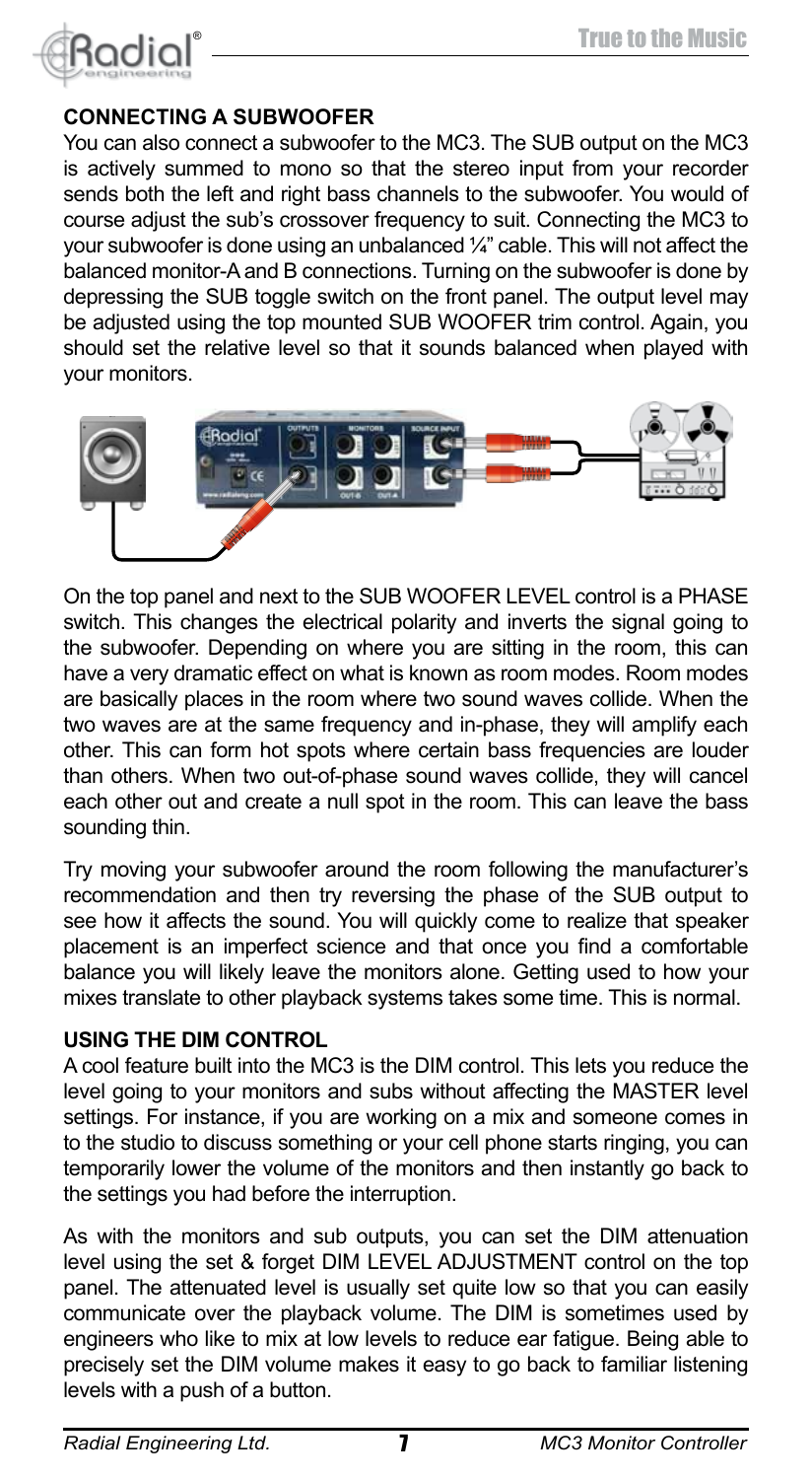

#### **Headphones**

The MC3 is also equipped with a built-in stereo headphone amplifier. The headphone amplifier taps the feed after the MASTER level control and sends it to the front panel headphone jacks and the rear panel 1/4" AUX output. There are two standard ¼" TRS stereo headphone outputs for studio headphones and a 3.5mm (1/8") TRS stereo out for ear buds.

The headphone amp also drives the rear panel AUX output. This active output is an unbalanced stereo  $\frac{1}{4}$ " TRS output that is set using the headphone level control. The AUX output can be used to drive a fourth set of headphones or as a line-level output to feed additional equipment.

**Be Careful**: The output of the headphone amp is very powerful. Always ensure the headphone level is turned down (fully counter-clockwise) before auditioning music through headphones. This will not only save your ears, but save the ears of your client! Slowly increase the headphone volume control until you reach a comfortable listening level.

> **Headphone Safety Warning Caution: Very Loud Amplifier**

**As with all products capable of producing high Sound Pressure Levels (SPL) users must be very careful to avoid the hearing damage that may occur from prolonged exposure. This is particularly important as it applies to headphones. Prolonged listening at high SPLs will eventually cause tinnitus and can lead to partial or complete loss of hearing. Please be aware of the recommended exposure limits within your legal jurisdiction and follow them very closely. The user agrees that Radial Engineering Ltd. remains harmless from any health effects resulting from the use of this product and the user clearly understands that he or she is entirely responsible for the safe and proper use of this product. Please consult the Radial Limited Warranty for further details.**

#### **Mixing it up**

Top studio engineers tend to work in rooms they are familiar with. They know how these rooms sound and instinctively know how their mixes will translate to other playback systems. Switching speakers helps you develop this instinctive sense by allowing you to compare how your mix translates from one set of monitors to another.

Once you are satisfied with your mix on various monitor speakers you will want to try listening with a subwoofer as well as through headphones. Keep in mind that many songs today are downloaded for iPods and personal music players and it is essential that your mixes also translate well to ear bud style headphones.

#### **Testing for MONO**

When recording and mixing, listening in mono can be your best friend. The MC3 is equipped with a front panel MONO switch that sums the left and right channels together when depressed. This is used to check if two microphones are in phase, test stereo signals for mono compatibility, and of course help you determine if your mix will hold up when played on AM radio. Simply depress the MONO switch and listen. Phase cancellation in the bass range is the most noticeable and will sound thin if out of phase.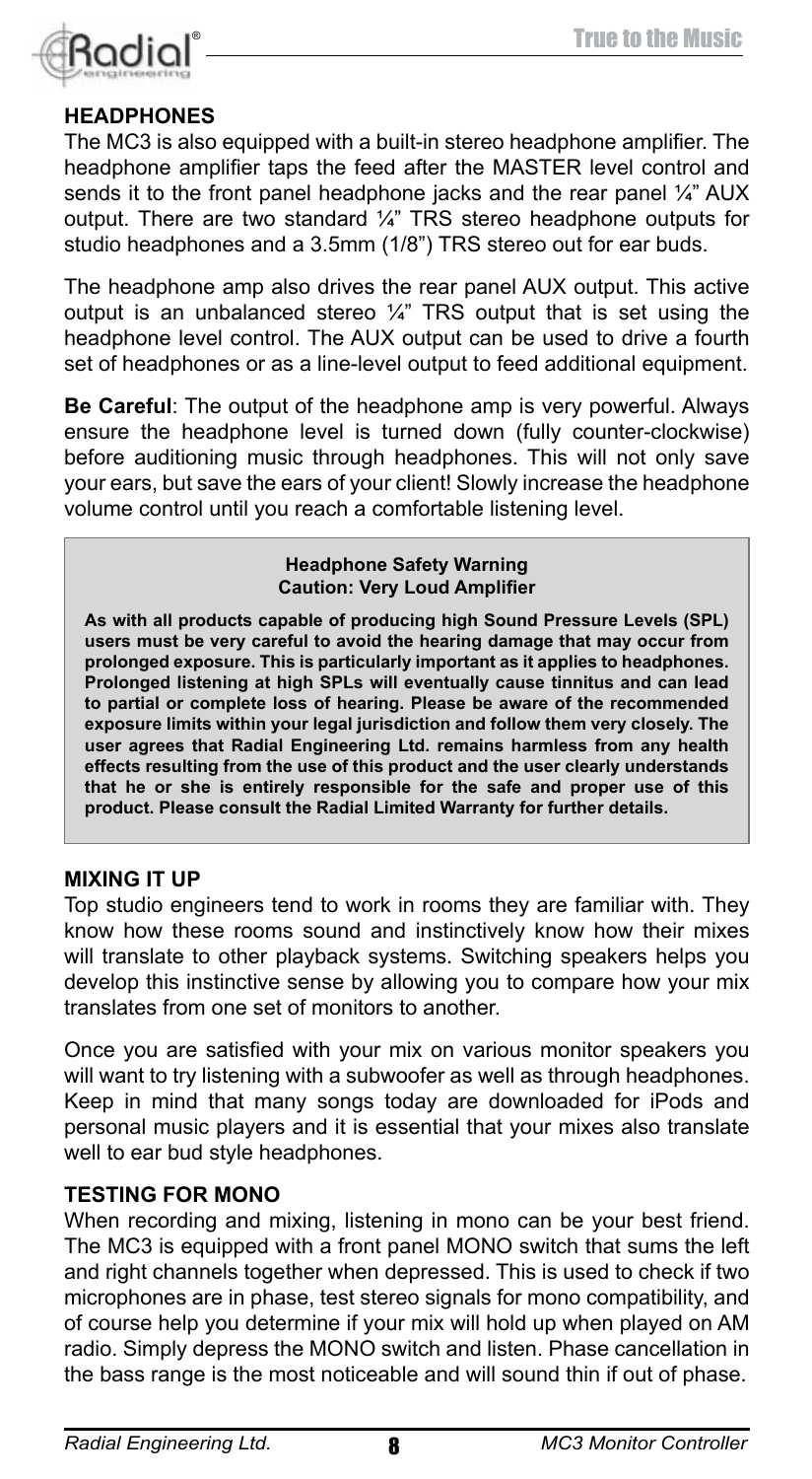

#### **Specifications\***

#### **Radial MC3 Monitor Control**

| Intermodulation distortion:  >0.001% 0dBu output |  |
|--------------------------------------------------|--|
|                                                  |  |
| Output impedance:  Varies with level adjustment  |  |
| Headphone max output:  +12dBu (100k Load)        |  |

#### **Features**

#### **General**

#### **Block Diagram\***